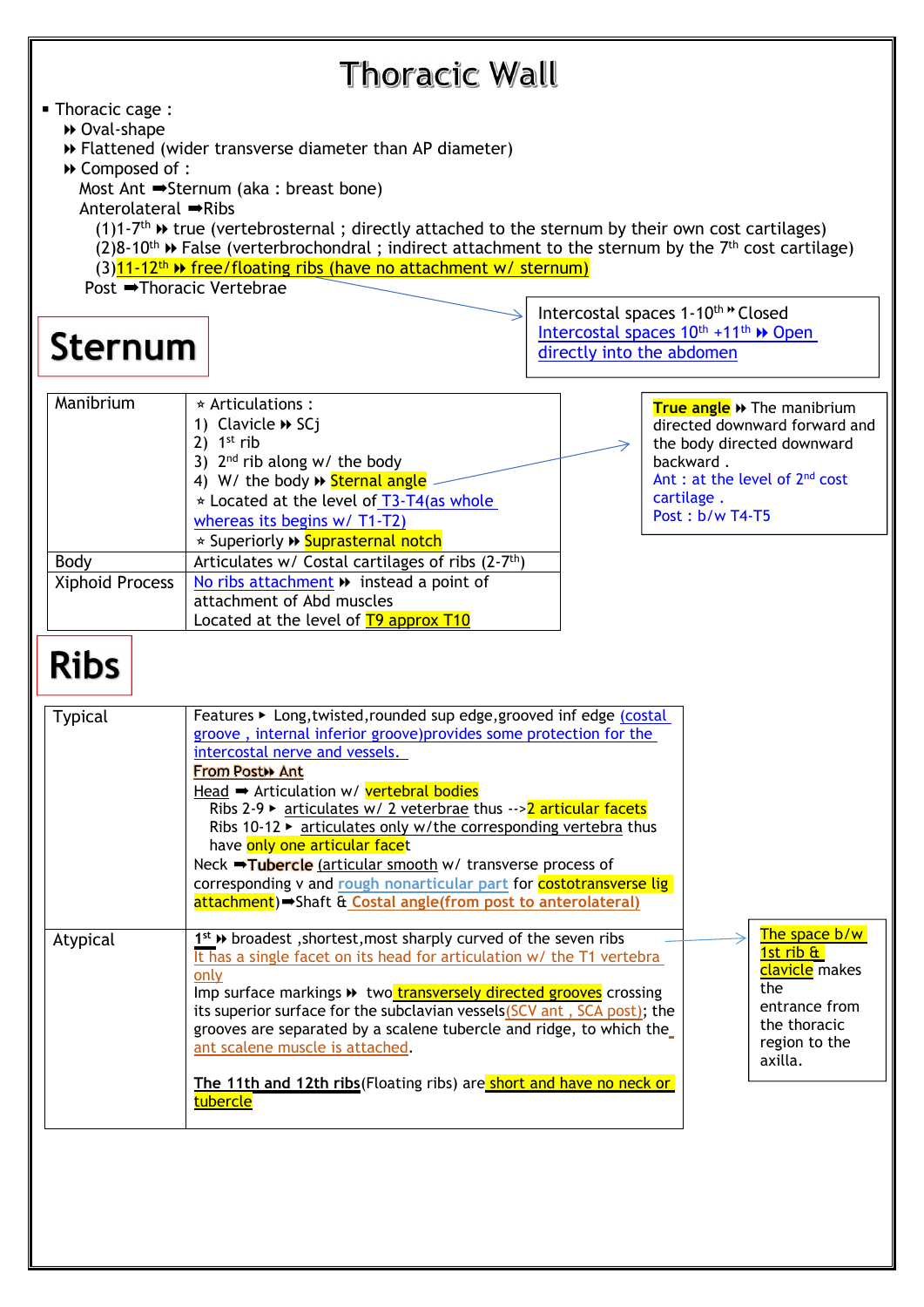# Joints

| Ant Joints<br>Cartilagenous<br>Synovial (all plane» slight<br>movements)                                                        | $\sqrt{\text{Sternum}}$ :<br>* Manubriosternal<br>$\rightarrow$ symphysis<br>* Xiphisternal<br>▶ Synchondrosis<br><b>√Costochondral</b><br>√ <sup>1st</sup> sternocostal<br>▶ synchondrosis<br>2 <sup>nd</sup> -7th sternocostal joints<br>6 <sup>th</sup> -10th interchondral<br>joints | Post Joints<br>(1) Joints of the Heads of Ribs (synovial plane)<br>$2 - 9$ --><br>2 synovial joints (separate)<br>w/ the corresponding vertebra and the one above<br>Imp related lig >> Intra-articular ligament b/w<br>head and IVD<br>Ribs $(1, 10-12)$ --> only one synovial joint as they are<br>attached to the corresponding vertebra<br>(2) Costotransverse joints (synovial plane)<br>Only 1 <sup>st</sup> 10 ribs<br>Rib tubercle w/ transverse process of the corresponding<br>vertebra |  |  |
|---------------------------------------------------------------------------------------------------------------------------------|------------------------------------------------------------------------------------------------------------------------------------------------------------------------------------------------------------------------------------------------------------------------------------------|---------------------------------------------------------------------------------------------------------------------------------------------------------------------------------------------------------------------------------------------------------------------------------------------------------------------------------------------------------------------------------------------------------------------------------------------------------------------------------------------------|--|--|
|                                                                                                                                 |                                                                                                                                                                                                                                                                                          | <b>Thoracic Apertures</b>                                                                                                                                                                                                                                                                                                                                                                                                                                                                         |  |  |
|                                                                                                                                 | <b>Sup Thoracic Aperture</b>                                                                                                                                                                                                                                                             | <b>Inf Thoracic Aperture</b>                                                                                                                                                                                                                                                                                                                                                                                                                                                                      |  |  |
|                                                                                                                                 |                                                                                                                                                                                                                                                                                          |                                                                                                                                                                                                                                                                                                                                                                                                                                                                                                   |  |  |
| ■ Orientation > forward downward<br><b>Boundaries <math>\rightarrow</math></b><br>costal cartilages.<br>manubrium.<br>Contents: | • b/w thoracic cavity and root of the neck<br>•Posteriorly, by T1, the body of which<br>protrudes anteriorly into the opening.<br>•Laterally, by the 1st pair of ribs and their<br>.Anteriorly, by the superior border of the                                                            | $\blacksquare$ Boundaries $\blacktriangleright$<br>•Posteriorly, by T12, the body of which<br>protrudes anteriorly into the opening.<br>•Posterolaterally, by the 11th and 12th pairs<br>of ribs.<br>•Anterolaterally, by the joined costal<br>cartilages of ribs 7-10, forming the costal<br>margins.<br>•Anteriorly, by the xiphisternal joint.                                                                                                                                                 |  |  |
| Structures                                                                                                                      | $\star$ Trachea (ant)<br>* Oesophagus (post)<br>$\star$ Lung (its apex)<br>Pleura (suprapleural<br>membrane)*                                                                                                                                                                            | Internally, at the level of inf aperture we're<br>in the abd cavity bcz of the dome-like structure<br>of the diaphragm which the real physical barrier<br>b/w the thoracic and abdominal cavities.                                                                                                                                                                                                                                                                                                |  |  |
| <b>Nerves</b>                                                                                                                   | * Rt≪ Vagi<br>* Lt recurrent laryngeal<br>* Sympathetic<br>trunk(most posteriorly<br>located)                                                                                                                                                                                            |                                                                                                                                                                                                                                                                                                                                                                                                                                                                                                   |  |  |
| Bvs                                                                                                                             | * Common Carotid<br>$\star$ SCV, SCA                                                                                                                                                                                                                                                     |                                                                                                                                                                                                                                                                                                                                                                                                                                                                                                   |  |  |
| cervical pleura                                                                                                                 | *Suprapleural mem : covers the sup surface of<br>Considered to be a continuation of the fascia of<br>anterior scalene muscle mainly that attaches<br>posteriorly to the <i>transverse process of C7</i> and<br>(from inside) to the parietal pleura & laterally to                       |                                                                                                                                                                                                                                                                                                                                                                                                                                                                                                   |  |  |

the medial margin of the 1<sup>st</sup> rib.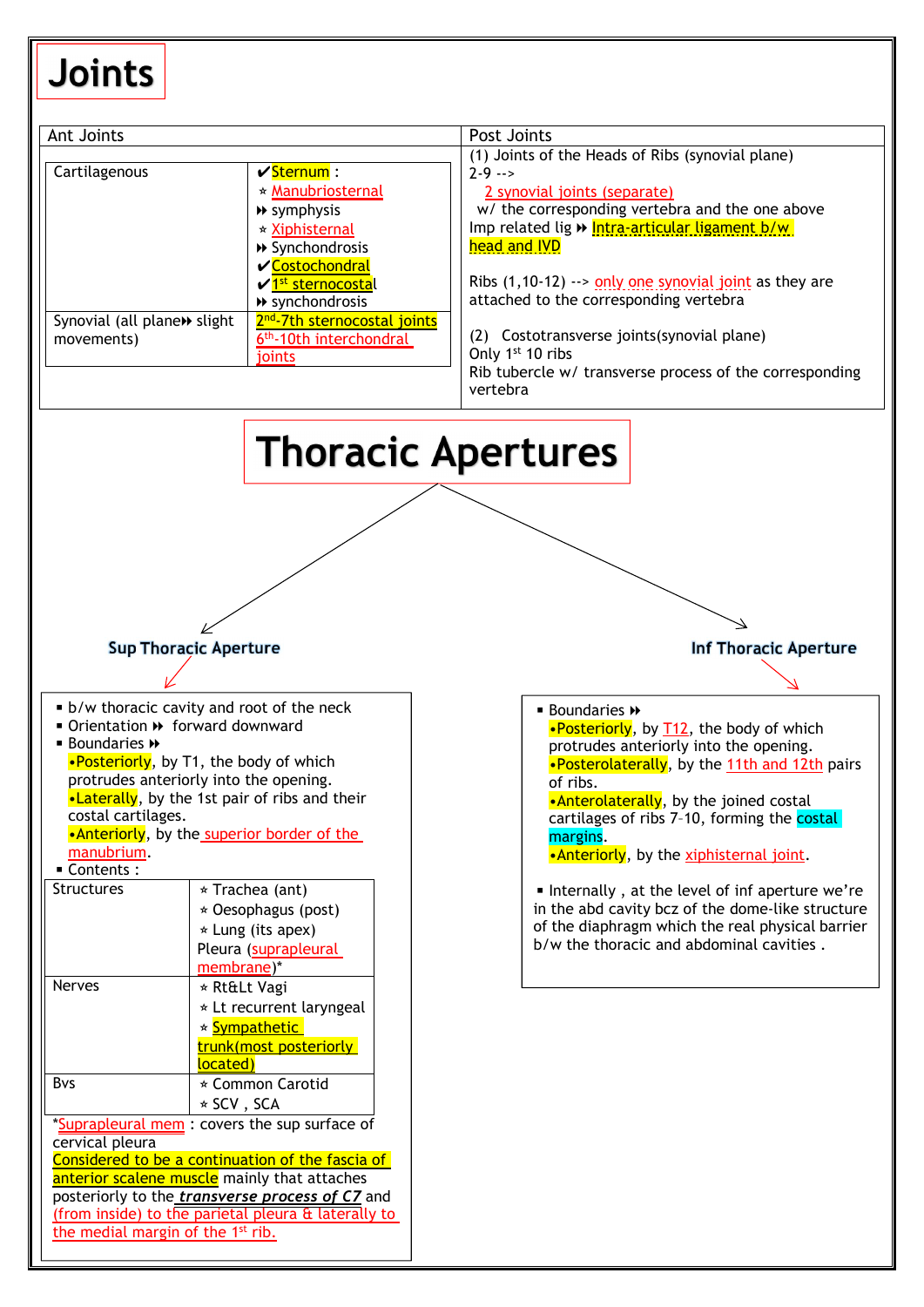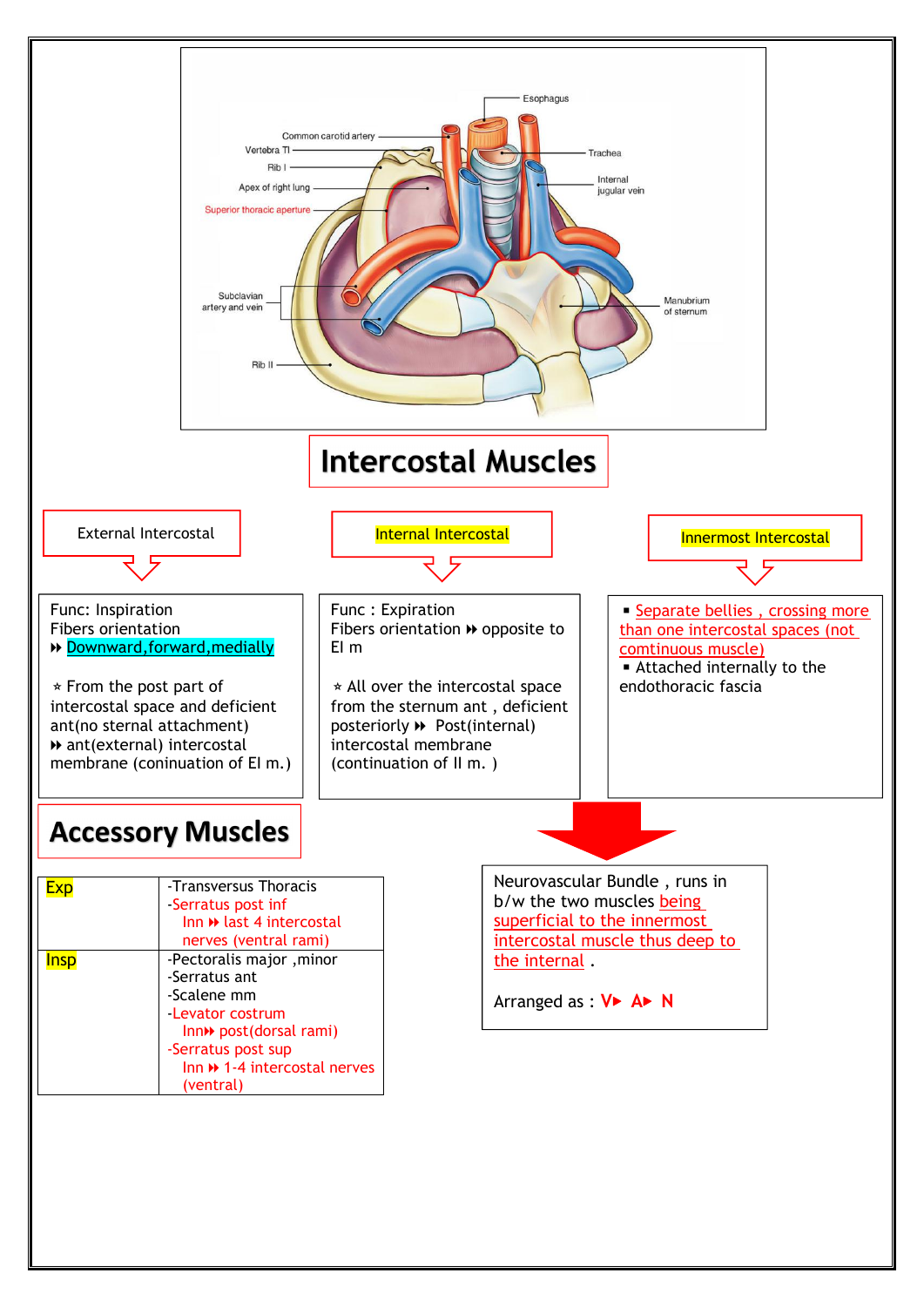# **Diaphragm**

1) General Features ➡Physical barrier b/w thoracic and abdominal cavities .

Functions include⏩ –Inspiration –Abdominal pressure –Abdominothoracicpump

#### 2) Parts ➡

-Peripheral muscular ➡ Reach up to the <mark>5<sup>th</sup> rib</mark> –Central tendon ⏩ At levelof xiphisternal joint

3) Origins : ✔Sternal posterior surface of xiphoid process ✔Costal the lower six ribs and their costal cartilages ✔Vertebral Right crus(tendon-like cord) -bodies of **L1-L3** Left crus -bodies of **L1-L2** 



|          | <b>Aortic Opening</b>        | Oesophageal opening             | Caval opening                  |
|----------|------------------------------|---------------------------------|--------------------------------|
| Level    | $T12$ (most post, most inf)  | T <sub>10</sub> (in b/w the $2$ | <b>T8</b> (most ant, most sup) |
|          | B/w the 2 crura              | openings)                       |                                |
| Contents | Aorta, thoracic duct, &      | Esophagus.                      | IVC.                           |
|          | azygos vein                  | Vagi.                           | branches of right              |
|          |                              | BVs &lymphatic vessels          | phrenic nerve                  |
|          | $\triangle$ Recap            |                                 |                                |
|          | • Thoracic duct and azygos   |                                 |                                |
|          | vein are located             |                                 |                                |
|          | posteejorly and to the right |                                 |                                |
|          | in relation w/ aorta         |                                 |                                |
|          | • Thoracic duct is located   |                                 |                                |
|          | medial to the azygos v       |                                 |                                |
|          |                              |                                 |                                |



### **Other structures;**

| Structure              | Pass through?          |
|------------------------|------------------------|
| Splanchnic nerves      | crura                  |
| Sympathetic trunk      | Medial arcuate lig     |
| Subcostal n            | Lateral arcuate lig    |
| Sup epigastric vessels | B/w sternal and costal |
|                        | origins of the         |
|                        | diaphragm              |

### Inn&Blood supply

| Innervation         | Sensory:                  |
|---------------------|---------------------------|
|                     | Central» phrenic          |
|                     | nerves                    |
|                     | Peripheral >> intercostal |
|                     | nerves (T7-T12)           |
|                     | Motor:                    |
|                     | <b>Phrenic nerves</b>     |
| <b>Blood Supply</b> | Sup phrenic a: from       |
|                     | thoracic aorta            |
|                     | Musculophrenic a,         |
|                     | pericardiophrenic a :     |
|                     | from internal thoracic    |
|                     | arteries                  |
|                     | Inf phrenic a :abd aorta  |